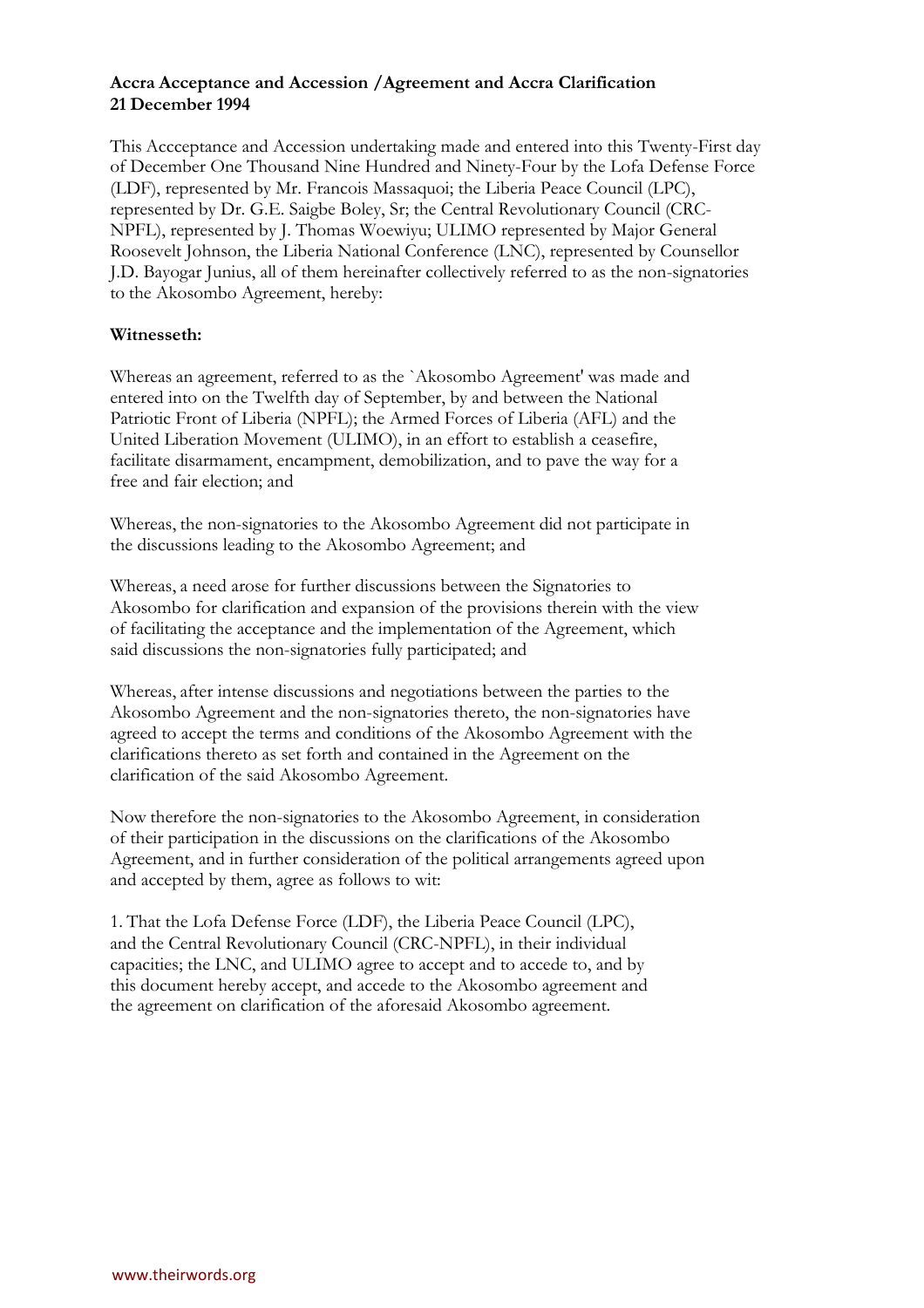2. That the non-signatories commit themselves individually and collectively to the terms and conditions of the Akosombo agreement and the Agreement on Clarification of the said Agreement, and undertake to fully implement and discharge all the tasks and the responsibilities, and to abide by all the terms and conditions as set forth and contained under the said Akosombo agreement, and the Agreement on clarification of the said Akosombo agreement, as if they were signatories thereto and/or specifically named therein.

In witness thereof, the parties hereto have hereunto set their hands and affixed their signatures this Twenty-First day of December, One Thousand One Hundred and Ninety-Four in the City of Accra, Republic of Ghana:

ULIMO, Represented by and through its Chairman Major General Roosevelt Johnson

Lofa Defense Force (LDF), Represented by and through its Leader Francois Massaquoi

Liberia Peace Council (LPC) , Represented by and through its Chairman Dr. G. E. Saigbe Boley, Sr.

The Central Revolutionary Council (CRC-NPFL), Represented by and through its Chairman Jucontee Thomas Woewiyu

Liberia National Conference (LNC), Represented by and through its Chairman Counsellor J. D. Bayogar Junius

## **Attested To:**

His Excellency Flt. Lt. Jerry John Rawlings *President of the Republic of Ghana and current Chairman of ECOWAS*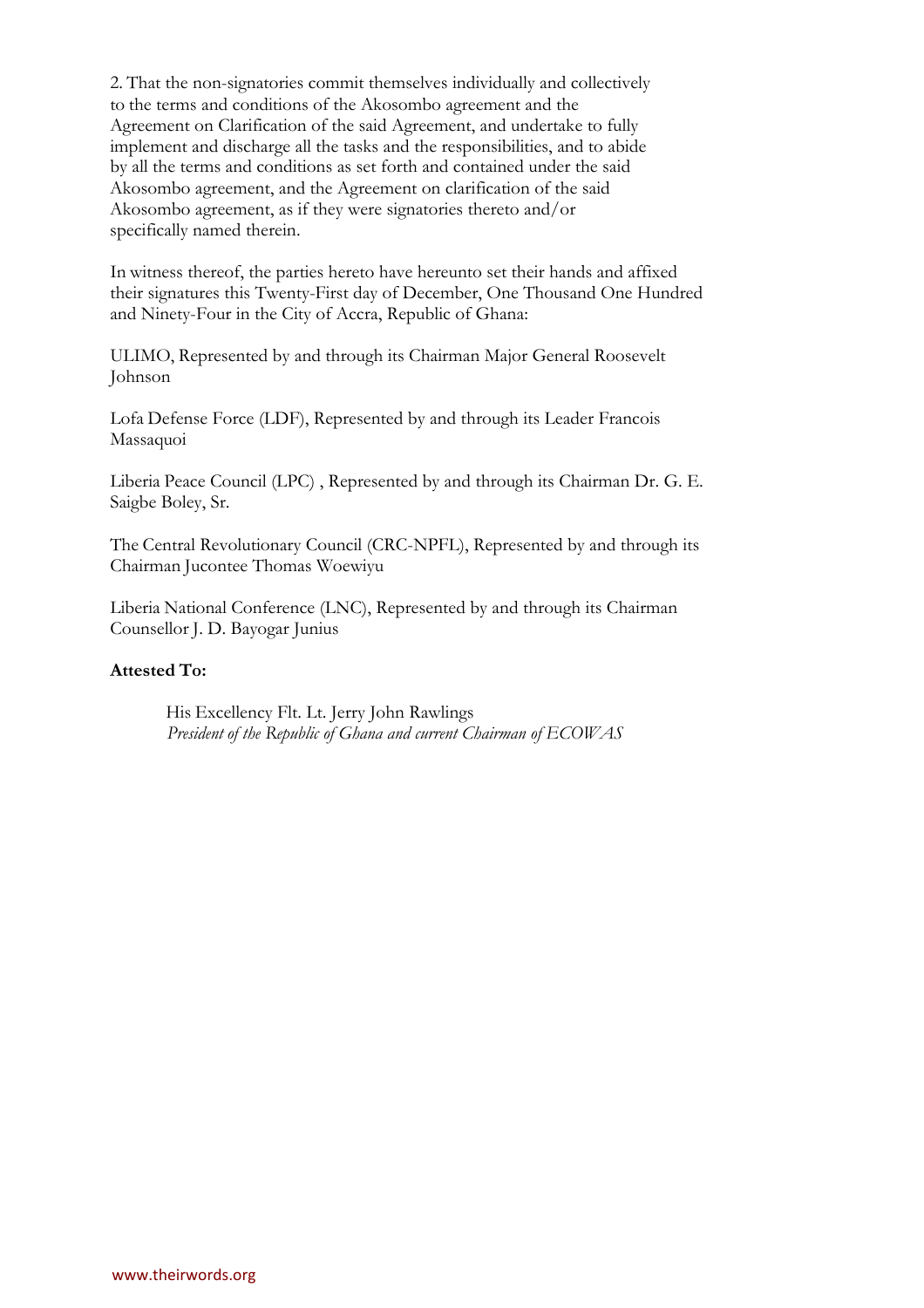#### **Agreement on the Clarification of the Akosombo Agreement / Accra Clarification**

This Agreement on the clarification of the Akosombo Agreement made this Twenty-First day of December One Thousand Nine Hundred and Ninety-Four is intended to clarify and expand pertinent provisions of the said Akosombo Agreement**.**

### **Part I Military Issues**

#### *Section A, Article 1* **Ceasefire**

The Parties to this Agreement hereby declare a ceasefire and the cessation of hostilities effective as of 23.59 hours on the 28th day of December 1994.

## *Section C, Article 4*

## **Terms and Conditions (Safe Havens and Buffer Zones)**

Consistent with Section C Article 4 count 5 of the Akosombo Agreement, the parties agree to facilitate the establishment of Safe Havens and Buffer Zones throughout Liberia in accordance with a plan to be drawn up by the LNTG in collaboration with UNOMIL and ECOMOG in consultation with the parties. In this connection, the deployment of ECOMOG and UNOMIL, the establishment of Buffer Zones, Safe Havens and other measures necessary to restore normalcy throughout the territory of Liberia, shall be undertaken in accordance with the Cotonou and Akosombo Agreements.

In keeping with Section C Article 4 count 6, the LNTG shall enter into a Status of Forces Agreement with ECOWAS within seven (7) days as of the seating of the Council of State established under this Agreement.

#### *Section H, Article 9* **Demobilization**

Consistent with Section H Article 9 count 4 of the Akosombo Agreement it is agreed by the parties that in the reorganization of the Armed Forces of Liberia, the Police, Immigration and other Security Agencies, the combatants and non-combatants who satisfy conditions for recruitment shall be considered for inclusion. In this connection, the Council of State established under the Akosombo Agreement clarified by this agreement shall establish appropriate committees which will be charged with determining the criteria for recruitment, taking advantage of the relevant expertise of ECOMOG and UNOMIL.

## *Section K, Article 12* **Schedule of Implementation**

The parties hereby agree to abide by the schedule of implementation hereto attached and incorporated herein by reference.

Part II Political Issues *Section A* **Executive**

Consistent with Part II Section A (i), of the Akosombo Agreement the provision for the function and structure of the Five-Member Council of www.theirwords.org